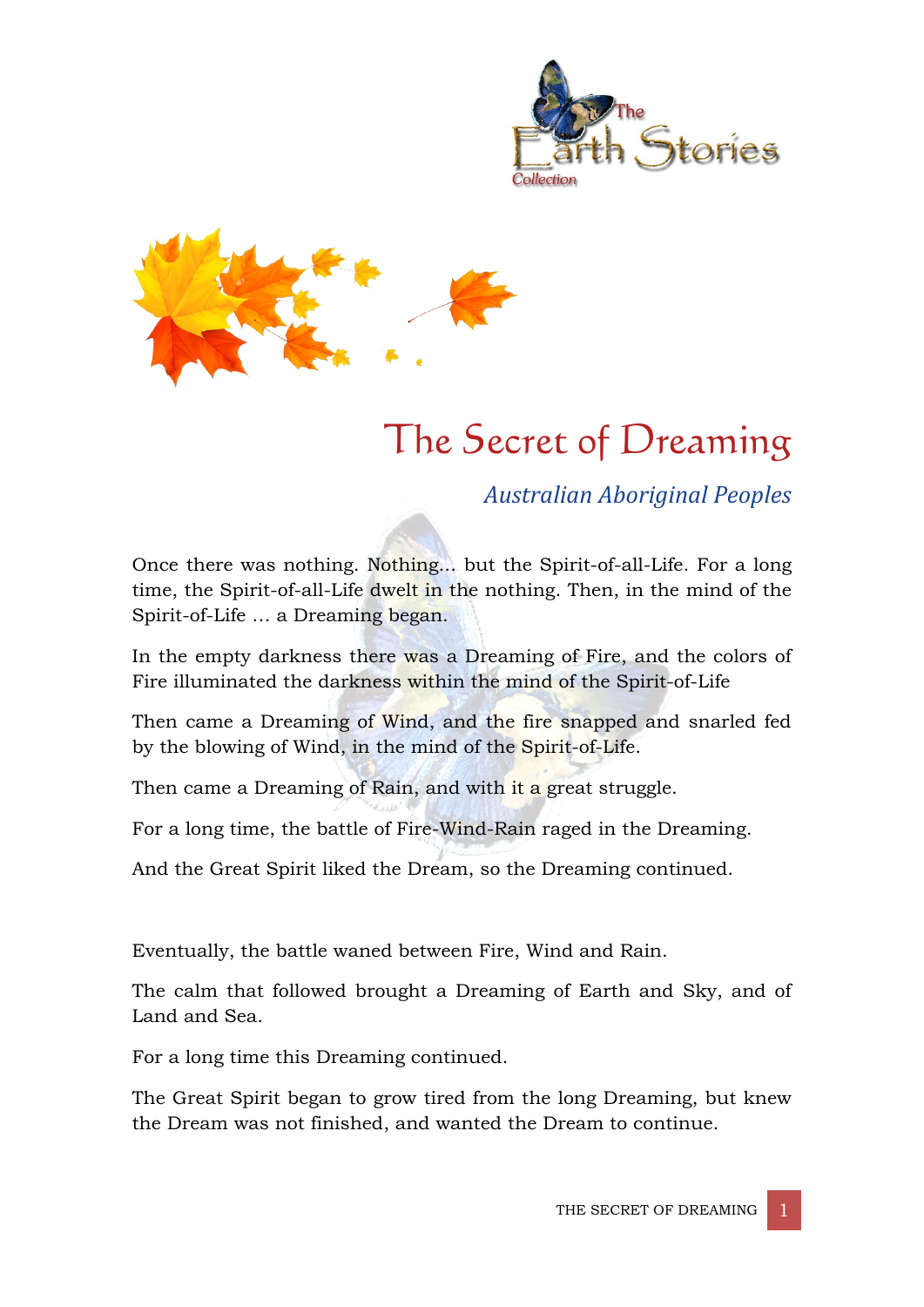

So Life was sent into the Dream to make it real, and for Creator Spirits to continue the Dreaming.

So the Spirit-of-all-Life sent the Secret of Dreaming into the world...

And the Secret of Dreaming entered into the Spirit of Barramundi, who is the Fish.

And Barramundi descended to the deep, still waters, relaxed in the calm … and began to Dream

The Dream took Barramundi to waves and wet sand.

But Barramundi did not understand the Dream, and wanted to Dream only of the deep, still waters.

So Barramundi passed the Secret of Dreaming to the Spirit of the Currikee, who is the Turtle.

Currikee paddled out of the waves, settled onto the wet sand … and began to Dream.

Currikee Dreamed the smoothness of pebbles, and the warmth of the sun.

But Currikee did not understand the Dream, and wanted to Dream only of the waves and wet sand.

So Currikee guided the Secret of Dreaming to the Spirit of Bogai, who is the Lizard.

Bogai climbed onto a bed of pebbles, felt the sun's heat upon his back … and began to Dream.

The Dreaming flew Bogai through the clear sky by the lift of the wind.

But Bogai did not understand the Dream and wanted to Dream only of the smooth pebbles and sunshine.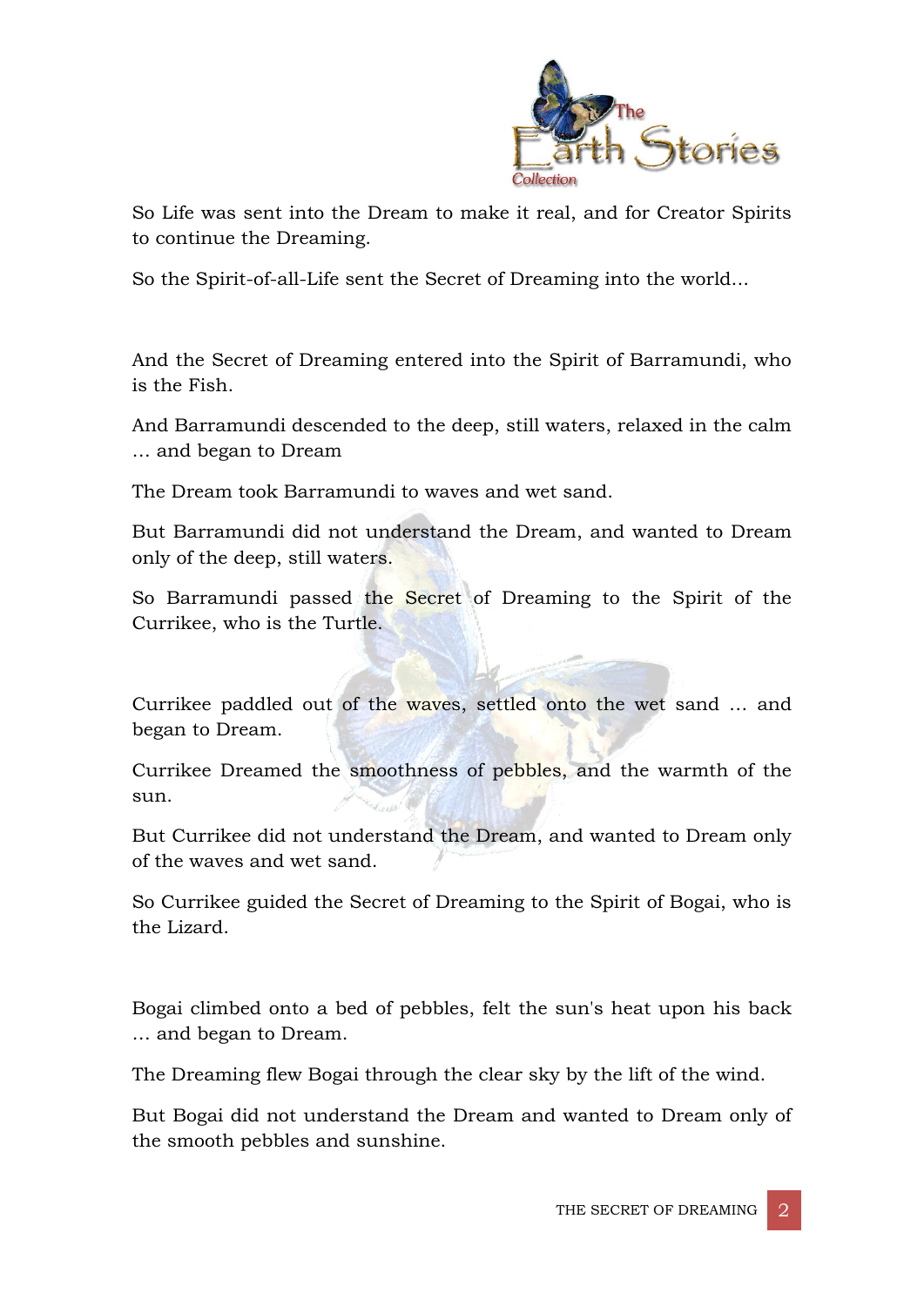

So Bogai ushered the Secret of Dreaming onto the Spirit of Bunjil, who is the Eagle.

Bunjil harnessed the wind under her wings, soared into the cloudless sky … and began to Dream.

Bunjil Dreamed of tall trees and the blanket of night sky.

But Bunjil did not understand the Dream and wanted to Dream only of the wind and open sky.

So Bunjil released the Secret of Dreaming onto the Spirit of Coonerang, who is the Possum.

Coonerang scampered into the tallest tree, lost herself in the twinkling of stars, … and began to Dream.

The Dream sang Coonerang the rustle of yellow grass and wide plains.

But Coonerang did not understand the Dream, and wanted to Dream only of great trees and the blackness of night.

So Coonerang allowed the Secret of Dreaming to pass onto the Spirit of Gangurru, which is the Kangaroo.

Gangurru leapt high above the yellow grass, contemplated the wide plain … and began to Dream.

The Dreaming tickled the ears of Gangurru with music and song and laughter.

But Gangurru did not understand the Dream, and wanted to Dream only of the broad plains and swaying grass.

So Gangurru handed the Secret of Dreaming to the Spirit of Humanity.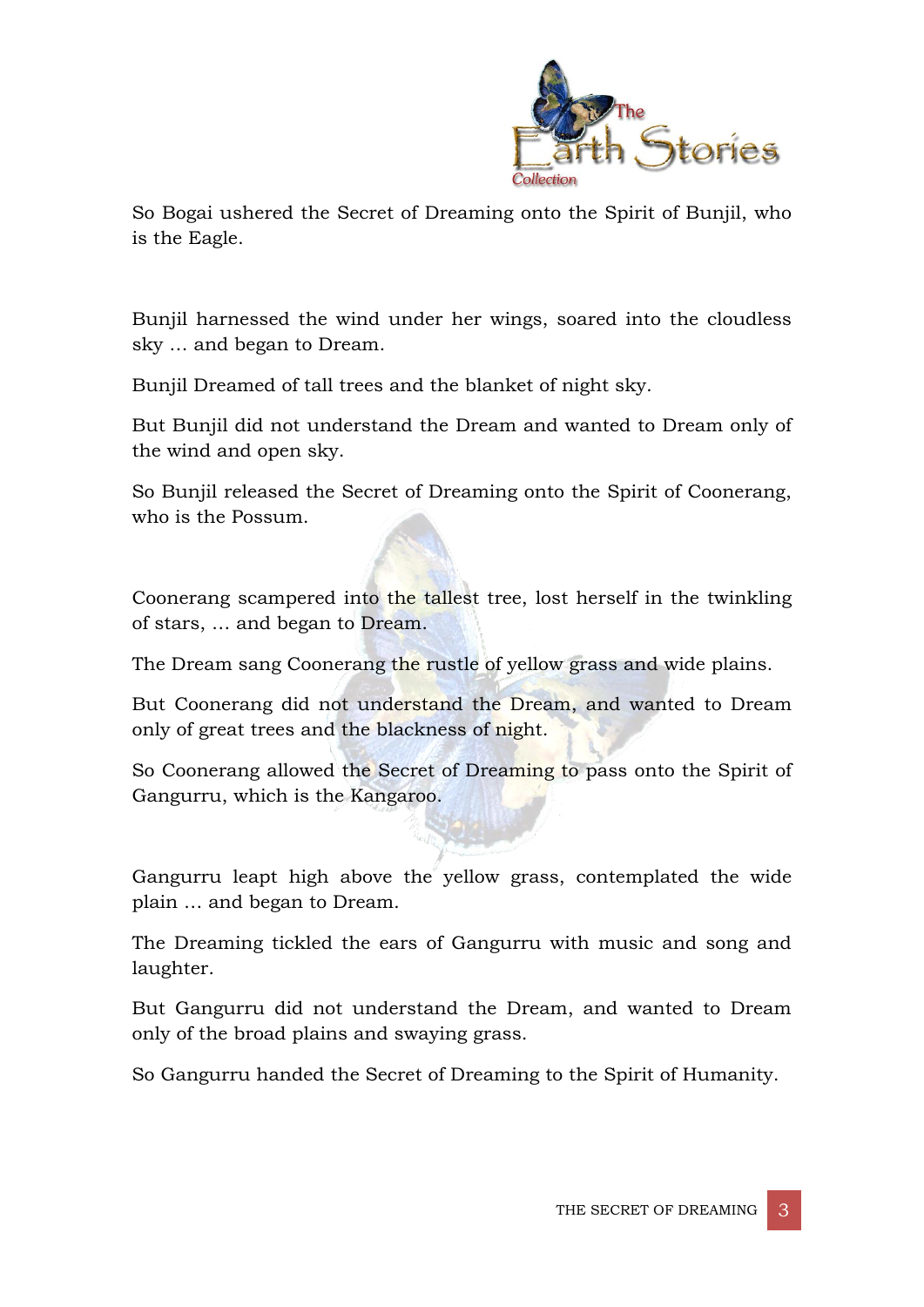

And Man and Woman walked across the land and saw all the works of Creation, given life by the Dreaming of the mind of the Spirit-of-all-Life.

Woman and Man heard the chorus of birdsong at dawn, saw the red sun eat the horizon at dusk, … and began to Dream.

They Dreamed of joining in the music of dawnbirds, of dancing with the head-bobbing Emu, and of sinking into ochre with the sunset.

They Dreamed also of the laughter of Children.

And Man and Woman understood the Dream.

So They continued to Dream, and Dreamed again all the Dreams that had come before.

They Dreamed of the deep, tranquil water, of the waves and damp sand, of the rocks and sunbeams, of the clear sky and breeze, of the trees and the night sky, and of the plains of yellow grass.

And Woman and Man learned through the Dreaming, that all creatures were their spirit cousins, … and that they must protect the Dreaming of all life.

And They Dreamed of their Child, who They knew would soon arrive.

And They Dreamed of how they would teach these Secrets of Dreaming to this child who was not yet born.

Then the Great-Spirit-of-Life knew at last that the Secret of Dreaming was safe.

Being tired from the Dreaming of Creation, the Spirit-of-all-Life entered the Land to rest and recover.

That is why now, when the spirits of all creatures become tired, they join the Spirit-of-Life in the Land.

This is why the Land is Sacred, and Man and Woman must be its Caretakers, just as They protect the Secret of Dreaming.  $\Box$ 

Adapted by Rowan Walking Wolf (2009).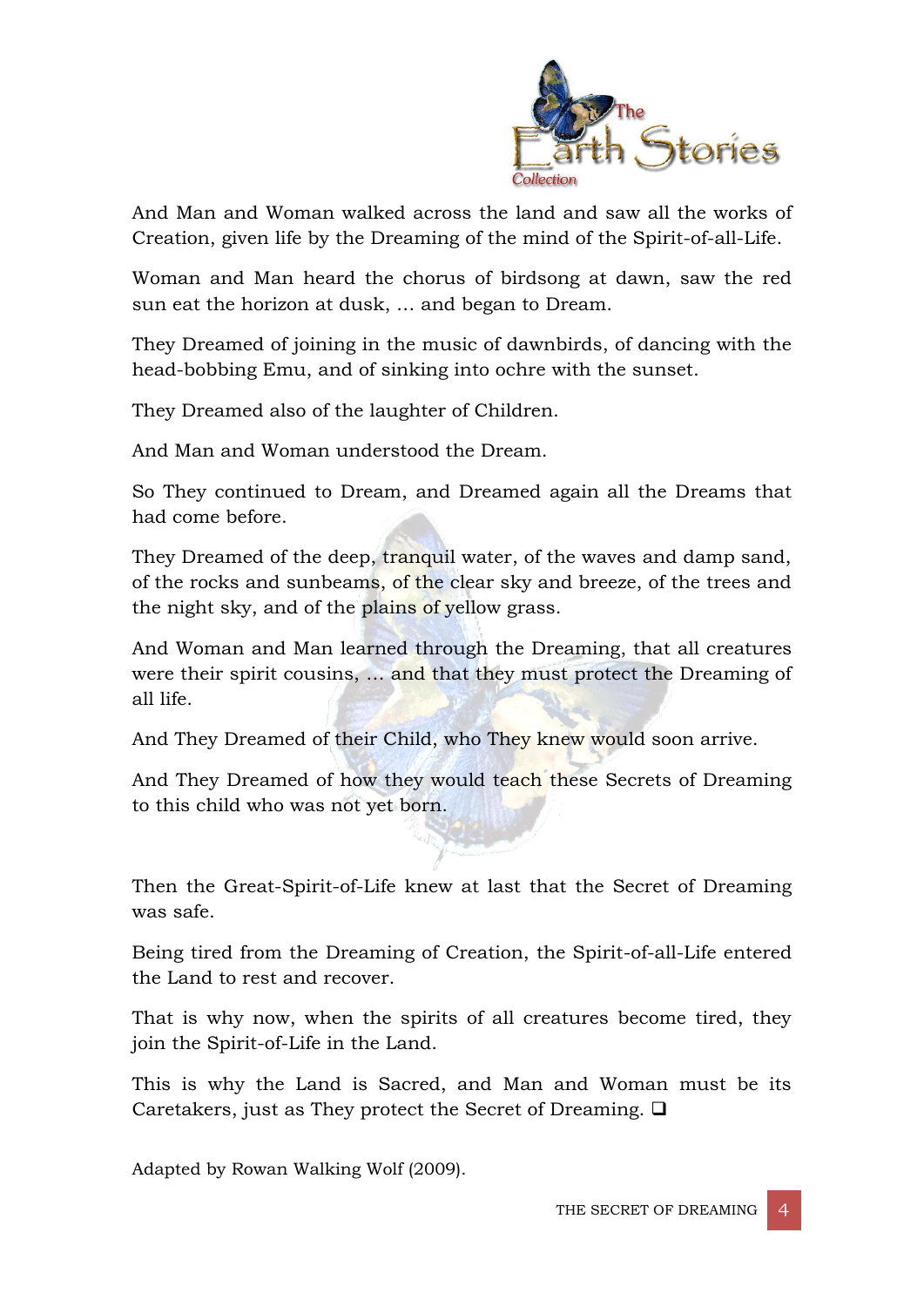

Anticopyright.

### **Comments**

The Dreaming or Dreamtime is for the Australian Aboriginal peoples a sacred world beyond time and space in which the Totemic Spiritual Beings created the world. The Dreamtime seems akin to the *Alam al-Mithal* of the Sufi mystics –equivalent to the *mundus imaginalis* of the medieval philosophers–; that is, an infinite cycle, parallel to material reality that, however, is more real than the supposedly objective reality of the senses. This is also said about the Sufi *Alam al-Mithal*. From the Dreamtime emerge the foundations of Aboriginal society, their symbology, behaviours and laws; in short, their worldview.

Australian Aborigines have the belief that every person has existence in some way in the Dreamtime and that that part of the person existed there long before her birth on Earth and it will continue existing long after her death.

#### **Sources**

Walking Wolf, R. (2009). The Secret of Dreaming. Retrieved from: https://yggdrasildistro.files.wordpress.com/2011/10/the-secret-ofdreaming-web-reading.pdf.

## *Associated text of the Earth Charter*

Preamble: Earth, Our Home.- The protection of Earth's vitality, diversity, and beauty is a sacred trust.

## *Other passages that this story illustrates*

Preamble: The Challenges Ahead.- The choice is ours: form a global partnership to care for Earth and one another or risk the destruction of ourselves and the diversity of life.